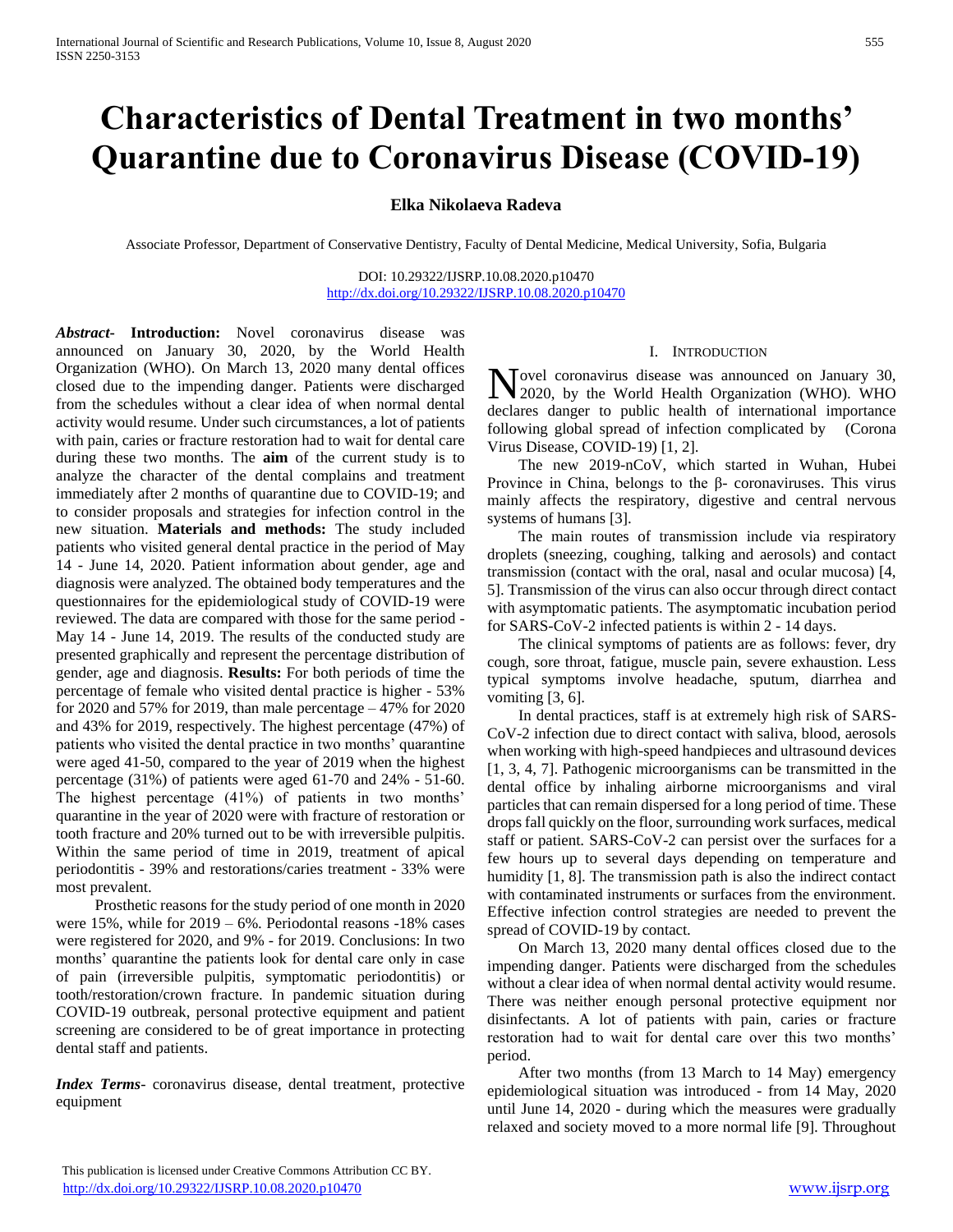this period, the admission of patients with strict selection and observance of strict anti-epidemic measures began slowly.

 The **aim** of the current study is to analyze the character of the dental complains and treatment immediately after 2 months of quarantine due to COVID-19 and to consider proposals and strategies for infection control in the new situation.

## II. MATERIALS AND METHODS

 The study included patients who visited general dental practice in the period of May 14 - June 14, 2020. Patients admitted to the waiting room wear a surgical mask. The schedule is designed so that there is only one patient in the waiting room. When entering the office, patients disinfect their hands. The body temperature of each patient is taken with a DT8018 non-contact thermometer. Patients who have shown normal body temperature complete a screening questionnaire for potential patients with SARS-CoV-2. The following four questions are included:

 • Have you had a fever for the last 14 days? Have you had eye inflammation, dry cough, difficulty breathing or other flu-like complaints?

 • Have you travelled outside the borders of the Republic of Bulgaria for the last 14 days?

• Have you been in contact with people coming from risk areas for the last 14 days?

 • Have you been in contact with people with confirmed SARS-CoV-2 infection for the last 14 days?

 Diagnoses were based on patient complains and clinical investigations. The main diagnoses were – Irreversible pulpitis, Fracture of restoration or tooth fracture, Symptomatic periodontitis, Prosthetic reasons and Periodontal reasons.

 Gender and age were analyzed. The obtained body temperatures and the questionnaires for the epidemiological study of COVID-19 were reviewed. In patients given "no - answer" to all questions and having a temperature below  $37^\circ$  C, the appropriate treatment was carried out using additional protective equipment and maximum restriction of procedures that lead to aerosol spraying. Before the procedure the patients rinsed mouth with Perio Aid (0.05% chlorhexidine and 0.05% cetylpyridinum chloride). Rubber dam was used during the procedure.

 The data are compared with those for the same period May 14 - June 14, 2019.

 Statistical analysis: The results of the study are presented graphically and indicate the percentage distribution of the gender, age and diagnosis.

### III. RESULTS

 The results are presented in a comparative manner depending on gender, age and diagnosis for the period - 14 May to 14 June 2020 (13 working days) and 14 May to 14 June 2019 (19 working days).

For both periods of time the percentage of female who visited dental practice is higher - 53% for 2020 and 57% for 2019 compared to male percentage – 47% for 2020 and 43% for 2019 (Fig.1).





The highest percentage (47%) of patients who visited the dental practice in two months' quarantine were aged 41-50, compared to the year of 2019 when the highest percentage (31%) of patients were aged 61-70 and 24% - 51-60 (Fig.2).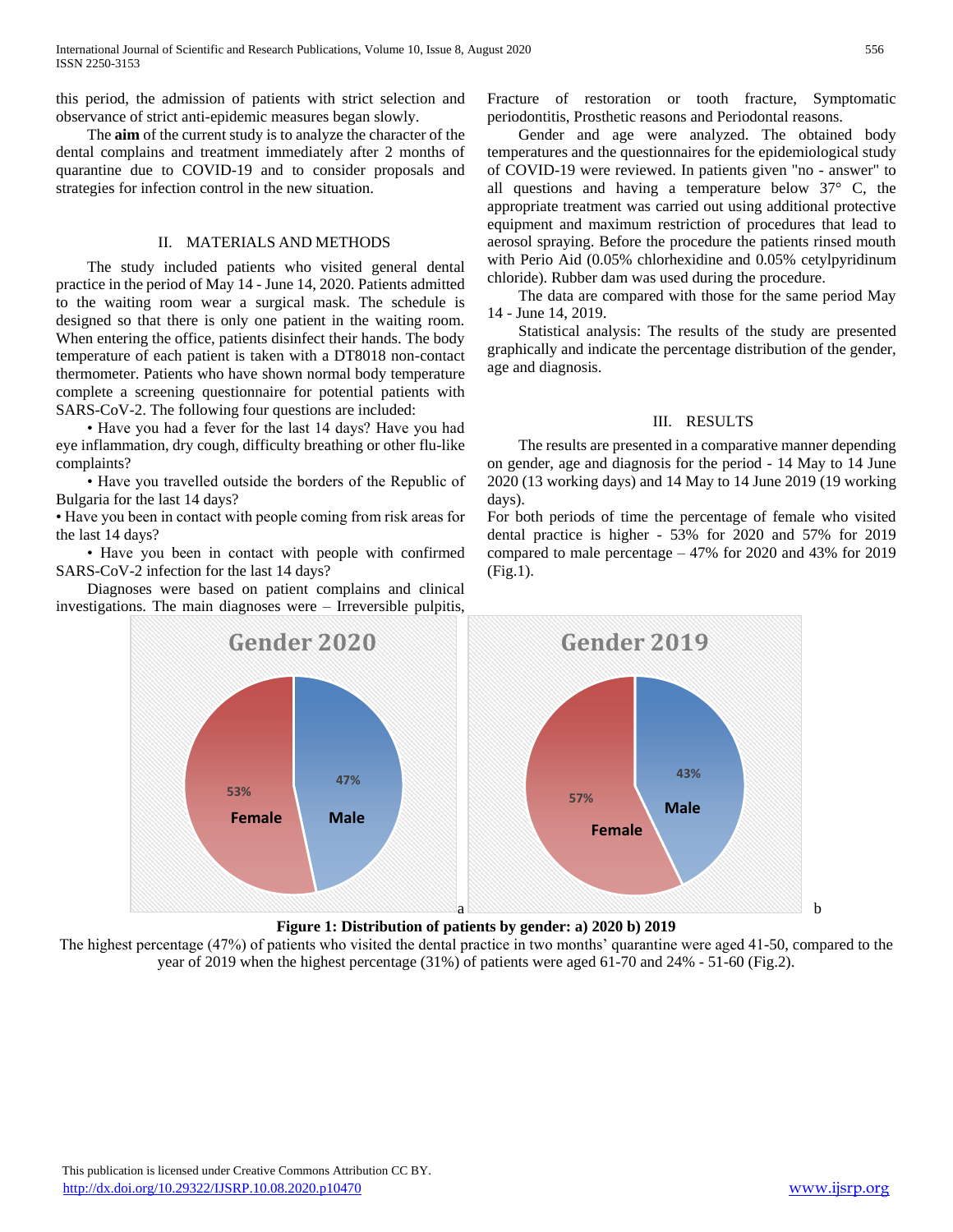International Journal of Scientific and Research Publications, Volume 10, Issue 8, August 2020 557 ISSN 2250-3153







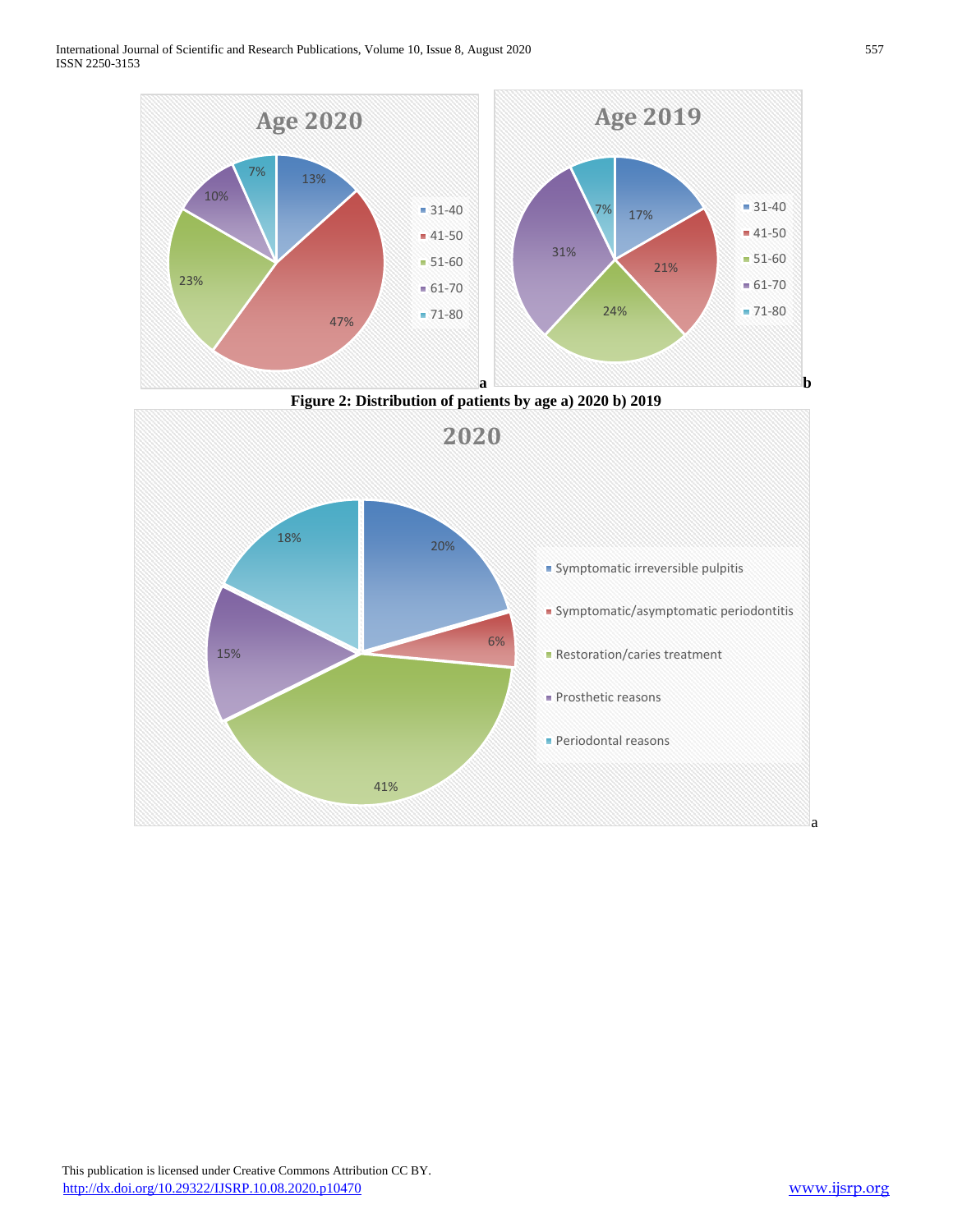

**Figure 3: Percentage distribution of diagnosis for period a) 14 May to 14 June 2020; b) 14 May to 14 June 2019**

 The highest percentage (41%) of patients in two months' quarantine in the year of 2020 were with fracture of restoration or tooth fracture and 20% turned out to be with irreversible pulpitis. Within the same period of time in 2019, treatment of apical periodontitis - 39% and restorations/caries treatment - 33% were most prevalent.

 Prosthetic reasons for the study period of one month in 2020 were 15%, while for 2019 – 6%. Periodontal reasons -18% cases were registered for 2020 and 9% - for 2019 (Fig.3).

## IV. DISCUSSION

 The diagnosis of COVID-19 is a combination of epidemiological information, clinical symptoms and laboratory tests (PCR). The incubation period is between 2 and 14 days and during this period patients can infect other people.

 Fever is one of the leading symptoms of coronavirus infection (98%) [10, 11]. No patients with fever were identified in the present study. No patients were found to have answered "yes" to any of the questions. Of all the patients, examined and undergone treatment within the period of 14 May - 14 June, no case of SARS - CoV -2 infection was identified. At the end of dental treatment for that period 12 patients have made a PCR test voluntarily and all of them were negative.

 Hand hygiene is another important factor for reducing the risk of transmission of SARS-CoV-2. All patients disinfect their hands using an alcohol based sanitizer when entering the office. Dentists should wash their hands before examining a patient, before handling and after touching surrounding surfaces that have not been disinfected. Besides, dentists ought to be careful and avoid touching their own eyes, nose and mouth [1].

 Rinsing with antibacterial mouthwash at the beginning of dental procedures reduces significantly microbial load. A study used meta-analysis of 12 studies showed that pre-procedural mouth rinses with chlorhexidine, cetylpyridinum chloride and essential oils (eucalyptol, menthol, thymol, lemon oil, tea tree oil) reduced considerably the number of microorganisms in the dental aerosol [12, 13]. Dental aerosols may contain particles from saliva,

 This publication is licensed under Creative Commons Attribution CC BY. <http://dx.doi.org/10.29322/IJSRP.10.08.2020.p10470> [www.ijsrp.org](http://ijsrp.org/)

blood, tooth debris, dental plaque or dental filling materials, and generated from the high-speed hand piece, ultrasonic devices or water/air spray. Such particles have a diameter of 50 μm or less [8].

 In two months' quarantine and prolong waiting for dental treatment to initiate, fracture of restoration or tooth fracture (41%) and irreversible pulpitis – 20% turned out to be most frequent patient complaints. In three of cases with fixed appointment for caries treatment before March 13, the patient diagnosis was complicated into pulpitis due to delayed untimely visit. Over that period patients reported of higher level of anxiety concerning their teeth and impossibility to do anything for them. Yu J. et al. observed emergency treatment from 22 February to 2 March, 2020 in emergency department of the School and Hospital of Stomatology at Wuhan University. They found out that the most common emergency cases (50.26%) were with symptomatic irreversible pulpitis compared to the year of 2019, when emergency cases were 13.47% [10]. Guo et al. reported for less dental trauma during period of isolation [14].

 Coronavirus disease has a high spreading potential. People of all ages are susceptible to this coronavirus infection [1]. Elderly patients with chronic diseases have a higher risk of infection than young patients with strong immune system [13]. The highest percentage (47%) of patients who visited dental practice in a twomonth quarantine are aged 41-50, compared to the year of 2019 when the highest percentage (31%) of patients having used dental service were aged 61-70 and 24% - 51-60. Elderly patients (over aged 60) are afraid to visit a dental parctitioner for longer procedures especially in case of delay.

 During COVID-19 pandemic, dentists are at high risk of infection. Reducing treatment time and exposure control are two ways to diminish the risk of infection [10]. Routine dental procedures have been delayed, completely depending on epidemic situation. For 2019, 39% of clinical cases were with asymptomatic apical periodontitis compared to 2020 when predominant cases were with fracture of restoration or tooth fracture (41%). In pandemic situation patients look for dental care only in case of